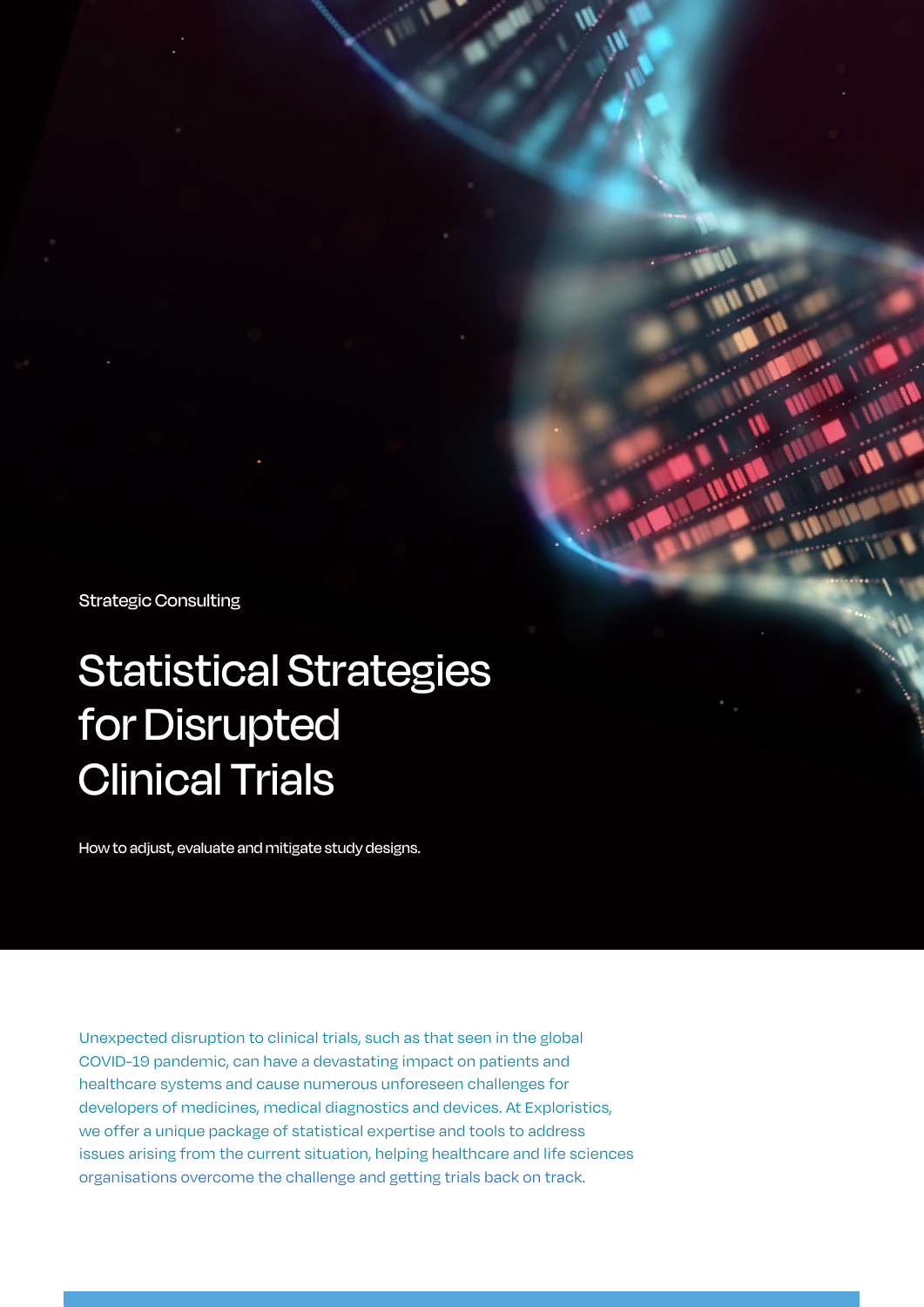### **Common study issues arising from disruption include**



However, despite the serious impact of these issues on ongoing development programmes, some can be resolved or mitigated with strategic statistical input and reassessment of current trial design and analysis approaches.

## **Statistical Services Adjusting for Disruption**

**Exploristics' experienced team of statisticians and programmers are well-placed to identify and tackle a wide range of study design and analysis issues. Our biostatistics services offer a comprehensive range of strategic support including:**





Exploristics Ltd. 24 Linenhall Street Belfast, Northern Ireland BT2 8BG